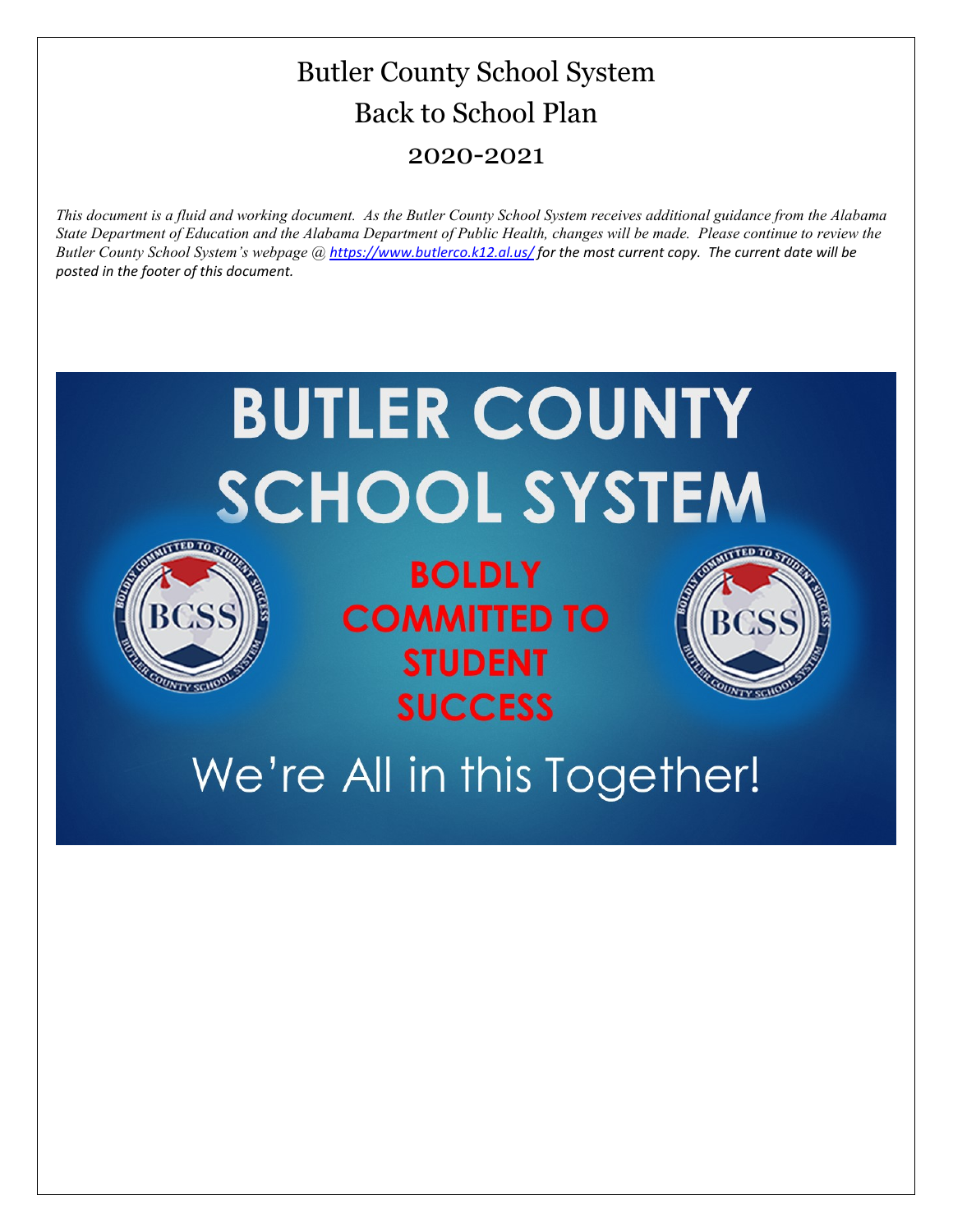## **Butler County School System**

#### **BACK TO SCHOOL PLAN**

| Mode of     | <b>Traditional Learning Delivery</b>                                                                                                                                                                                                                                                                                                                                                                                                                                                                                                                                                                                                                                                                                                                                                                                                                                                                        |                         | Virtua                                                                                                                                                    |
|-------------|-------------------------------------------------------------------------------------------------------------------------------------------------------------------------------------------------------------------------------------------------------------------------------------------------------------------------------------------------------------------------------------------------------------------------------------------------------------------------------------------------------------------------------------------------------------------------------------------------------------------------------------------------------------------------------------------------------------------------------------------------------------------------------------------------------------------------------------------------------------------------------------------------------------|-------------------------|-----------------------------------------------------------------------------------------------------------------------------------------------------------|
| Instruction | Students attend school five days a week with safety, prevention, and<br>hygiene precautions implemented to fidelity and closely monitored<br>and supervised.<br>Students will participate in blended learning opportunities, as well as,<br>$\bullet$<br>traditional instruction and activities.<br>Students will have 2 embedded eLearning days during the school<br>$\bullet$<br>year where students will be required to complete all assignments for<br>the day via Google Classroom or other online platforms.<br>Teachers will use current online textbook resources to assign<br>٠<br>activities for students to be completed via digital classroom and<br>submitted by the student for grading. This will be done at least<br><b>ONCE</b> per week to help teachers, students, and parents become<br>more comfortable with this process for eLearning days and in case of<br>another school closure. |                         | Stu<br>cou<br>Par<br>the<br>The<br>$\bullet$<br>con<br>cur<br>ma<br>me<br>ma<br>inst<br>Par<br>tha<br>of a                                                |
|             |                                                                                                                                                                                                                                                                                                                                                                                                                                                                                                                                                                                                                                                                                                                                                                                                                                                                                                             |                         | Upp<br>$12^{\text{tl}}$                                                                                                                                   |
|             | 2020-2021 Grading Periods                                                                                                                                                                                                                                                                                                                                                                                                                                                                                                                                                                                                                                                                                                                                                                                                                                                                                   | <b>Progress Reports</b> | pre<br>cou                                                                                                                                                |
|             | August 20 - October 23, 2020                                                                                                                                                                                                                                                                                                                                                                                                                                                                                                                                                                                                                                                                                                                                                                                                                                                                                | September 22, 2020      | eler                                                                                                                                                      |
|             | October 26 - January 15, 2020                                                                                                                                                                                                                                                                                                                                                                                                                                                                                                                                                                                                                                                                                                                                                                                                                                                                               | December 1, 2020        | will                                                                                                                                                      |
|             | January 19 - March 19, 2021                                                                                                                                                                                                                                                                                                                                                                                                                                                                                                                                                                                                                                                                                                                                                                                                                                                                                 | February 18, 2021       | of a                                                                                                                                                      |
|             | March 29 - June 1, 2021                                                                                                                                                                                                                                                                                                                                                                                                                                                                                                                                                                                                                                                                                                                                                                                                                                                                                     | April 28, 2021          | tea<br>A sa<br>anc<br>Tea<br>Sch<br><b>BCS</b><br>fee<br>Cou<br>Sch<br>rec<br>wit<br>rec<br>adv<br>Stu<br>assi<br>by t<br>Pro<br>car<br>stu<br>san<br>tra |

#### **Virtual Learning Delivery**

- dents take all rsework on-line. ents provide access to internet.
- **BCSS Virtual Program** consists of **SchoolsPLP** K-12 riculum which is nned with in-county ntors and teachers to nage the daily flow of truction.
- ents will have a login at will allow monitoring all student activity.
- per level classes (3rd <sup>h</sup>) will be formatted with dominately self-paced irses while lower mentary classes (K-2) move at the direction an assigned in-county cher.
- ample pacing document d sample Parent and cher Guide from oolsPLP can be found on SS website on the news d page.
- urses offered through ools PLP will be ognized by the NCAA, h the exception of credit overy and credit ancement courses.
- dents will work daily on ignments as prescribed the provided curriculum.
- gress reports and report ds will be mailed to dents/parents at the ne scheduled time as ditional students.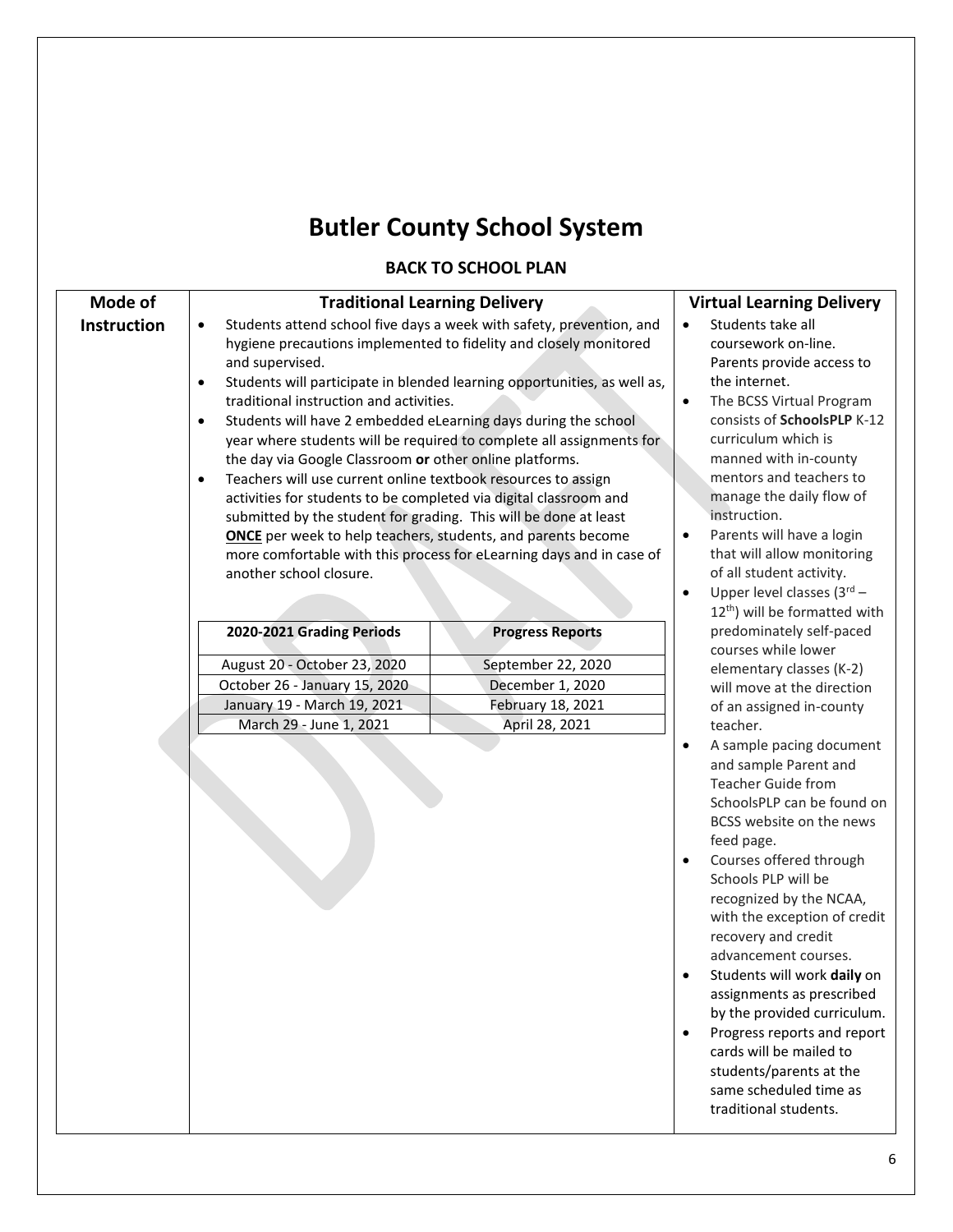|                                     |                                                                                                                                                                                                                                                                                                                                                                                                                                                                                                                                                                                                                                                                                                                                                                                                                                                                                                                                                                                                                                                                                                                                                                                                                              | If a student begins with this<br>method of instruction,<br>he/she will not be able to<br>change to the traditional<br>learning until the end of 1st<br>Semester, January 15,<br>2021.                                                                                                                                                                                                                        |
|-------------------------------------|------------------------------------------------------------------------------------------------------------------------------------------------------------------------------------------------------------------------------------------------------------------------------------------------------------------------------------------------------------------------------------------------------------------------------------------------------------------------------------------------------------------------------------------------------------------------------------------------------------------------------------------------------------------------------------------------------------------------------------------------------------------------------------------------------------------------------------------------------------------------------------------------------------------------------------------------------------------------------------------------------------------------------------------------------------------------------------------------------------------------------------------------------------------------------------------------------------------------------|--------------------------------------------------------------------------------------------------------------------------------------------------------------------------------------------------------------------------------------------------------------------------------------------------------------------------------------------------------------------------------------------------------------|
| <b>Technology</b>                   | Each student in the $2^{nd} - 12^{th}$ grade will be assigned a Chromebook. A<br>$\bullet$<br>Chrome Tablet will be assigned to students who are in kindergarten<br>and first grade.<br>There will be a \$25 device fee for each device each year.<br>$\bullet$<br>All students will be required to have a copy of the following on file: 1)<br>$\bullet$<br>BCSS Student & Parent Equipment Use Agreement 2) BCSS Code of<br>Conduct Acknowledgement Form.<br>Online coursework will be completed via digital classroom and other<br>$\bullet$<br>teacher-approved platforms.<br>Teachers will create assignments to be completed via digital<br>$\bullet$<br>classroom and submitted by the student for grading. This will be<br>done at least <b>ONCE</b> per week to help teachers, students, and parents<br>become more comfortable with this process for eLearning days and<br>in case of another school closure.<br>Teachers will also work with students each week on accessing and<br>$\bullet$<br>viewing their grades via online platforms. Consideration will be given<br>to those students that do not have internet access and will have to<br>work offline and upload content when able to connect with WIFI. | Each student will be<br>$\bullet$<br>assigned a Chromebook or<br>Chrome Tablet according to<br>their grade level. There will<br>be a \$25 device fee for<br>each device each year.<br>All students will be<br>$\bullet$<br>required to have a copy of<br>the following on file: 1)<br><b>BCSS Student &amp; Parent</b><br><b>Equipment Use Agreement</b><br>2) BCSS Code of Conduct<br>Acknowledgement Form. |
| <b>Transitions</b>                  | Students will not be allowed on campus until 7:30.<br>$\bullet$<br>Students will report immediately to assigned classrooms.<br>$\bullet$<br>Breakfast will be served in the classrooms for all students or in areas<br>$\bullet$<br>designated by the school administrator.<br>Teachers will adhere to all guidelines in the Health Services section to<br>$\bullet$<br>ensure the safety and welfare of all students and staff.<br>Lunch will be eaten in classrooms or in areas designated by the<br>$\bullet$<br>school administrator.<br>All students will be required to walk on the right side of the hallways<br>۰<br>while trying to maintain a proper social distance of six feet.                                                                                                                                                                                                                                                                                                                                                                                                                                                                                                                                  | N/A<br>$\bullet$                                                                                                                                                                                                                                                                                                                                                                                             |
| <b>Safety</b><br><b>Precautions</b> | Dismissals at the end of the school day will be staggered and<br>$\bullet$<br>coordinated at each school according to their master schedule.<br>Break is a privilege for students. All schools will continue having a<br>$\bullet$<br>school break period; however, safe social distancing will be required<br>and reinforced.<br>Plexi-glass dividers for the front entrance of schools will be installed<br>$\bullet$<br>to ensure protection of students/staff from people providing<br>deliveries or services and for parents that check in or check out a                                                                                                                                                                                                                                                                                                                                                                                                                                                                                                                                                                                                                                                               | N/A                                                                                                                                                                                                                                                                                                                                                                                                          |
|                                     | student.<br>In the case that a child has a fever, or any COVID-19 symptoms,<br>$\bullet$<br>he/she will be placed in an isolated room, and will need to be picked<br>up by his/her legal guardian or emergency contact within one hour.<br>Symptomatic students will not be allowed to board a bus at the<br>dismissal of school.<br>Teachers will handle minor health care issues in the classroom<br>$\bullet$<br>according to guidelines provided by the school nurse.                                                                                                                                                                                                                                                                                                                                                                                                                                                                                                                                                                                                                                                                                                                                                    |                                                                                                                                                                                                                                                                                                                                                                                                              |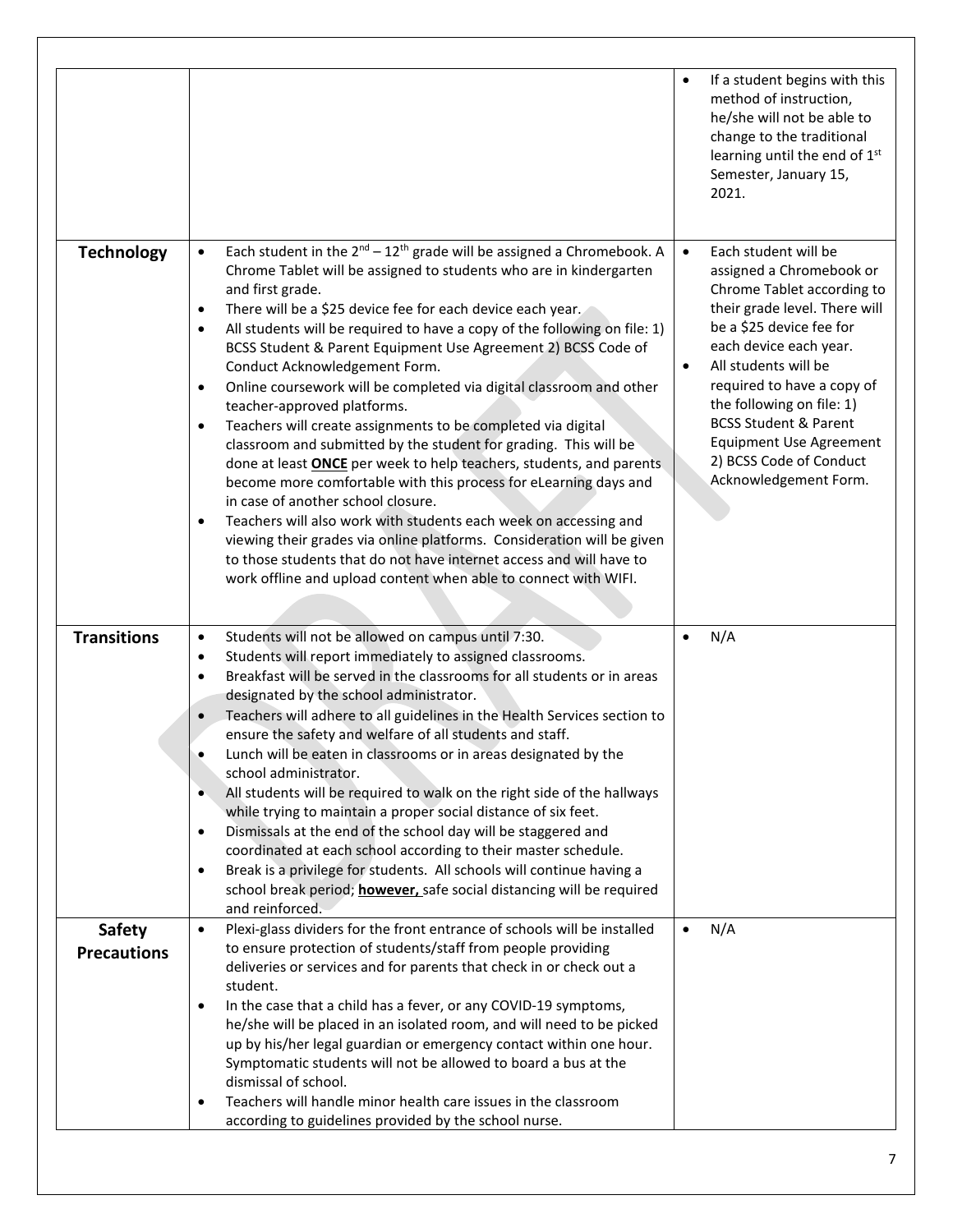|                 | Teachers will be provided with a "minor care" packet for minor issues<br>$\bullet$                                      |                                            |
|-----------------|-------------------------------------------------------------------------------------------------------------------------|--------------------------------------------|
|                 | that may occur such as small superficial scrapes.                                                                       |                                            |
|                 | Parents will not be permitted beyond the office area until further<br>$\bullet$                                         |                                            |
|                 | notice.                                                                                                                 |                                            |
|                 | According to current health guidelines, masks must be worn in public                                                    |                                            |
|                 | spaces. The ALSDE will provide each student and staff member with                                                       |                                            |
|                 | three masks. It will be the responsibility of the student and staff<br>member to care for them.                         |                                            |
|                 | All individuals will be required to hand sanitize upon entry to<br>$\bullet$                                            |                                            |
|                 | buildings and classrooms.                                                                                               |                                            |
|                 | All individuals will be required to wash hands after using the                                                          |                                            |
|                 | restroom (sanitizer is not a substitute for soap and water).                                                            |                                            |
|                 | Six feet social distancing will be strongly encouraged and maintained<br>$\bullet$                                      |                                            |
|                 | when possible.                                                                                                          |                                            |
|                 | Students need to bring clear water bottles for use during the day.<br>$\bullet$                                         |                                            |
|                 | Water bottle fillers will be available to all students and staff.                                                       |                                            |
|                 | School nurses will not test for COVID-19.                                                                               |                                            |
|                 | All employees will ensure that the students who receive regular                                                         |                                            |
|                 | assistance from the nurse will continue to receive those services in                                                    |                                            |
|                 | the Nurse's office.                                                                                                     |                                            |
|                 | In the case that a student or staff member exhibits COVID-19<br>$\bullet$                                               |                                            |
|                 | symptoms, the process will be followed that is in the Health Services                                                   |                                            |
|                 | Plan (See Appendix).<br>An Isolation Room will be maintained and equipped in each school to<br>$\bullet$                |                                            |
|                 | keep possible COVID-19/flu cases separate from those students with                                                      |                                            |
|                 | regular health care plans.                                                                                              |                                            |
|                 | In the case of a student or staff member who tests positive for<br>$\bullet$                                            |                                            |
|                 | COVID-19, FERPA and HIPPA laws will be closely followed.                                                                |                                            |
|                 | In the case of a student or staff member who tests positive for<br>$\bullet$                                            |                                            |
|                 | COVID-19, schools will provide general information as a precaution;                                                     |                                            |
|                 | however, contact tracing will be the responsibility of the Alabama                                                      |                                            |
|                 | Department of Public Health. (See Appendix for Template of                                                              |                                            |
|                 | Notification of Potential Exposure)                                                                                     |                                            |
|                 | Classroom teachers will use the sanitizing system provided by the                                                       |                                            |
|                 | district to spray and disinfect classrooms, labs, workshops, etc.<br>appropriately two-three times a day and as needed. |                                            |
|                 | Custodians will use the disinfecting machines to clean common<br>$\bullet$                                              |                                            |
|                 | areas, hallways, restrooms, gyms, faculty workrooms, and office                                                         |                                            |
|                 | areas daily. Restrooms will be cleaned and sanitized at the end of                                                      |                                            |
|                 | each class change.                                                                                                      |                                            |
|                 | Teachers will remove non-essential items in the classrooms. Items<br>$\bullet$                                          |                                            |
|                 | will be disinfected daily.                                                                                              |                                            |
|                 | Teachers will receive extensive training on how to provide the safest<br>$\bullet$                                      |                                            |
|                 | environment for all students.                                                                                           |                                            |
|                 | Students will receive age-appropriate training for how to make wise<br>$\bullet$                                        |                                            |
|                 | choices for their personal and other people's safety.                                                                   |                                            |
|                 | Posters will be displayed to remind students of proper safety<br>$\bullet$                                              |                                            |
|                 | precautions.<br>All CNP staff will be screened each morning according to the Health                                     | Virtual students will be able<br>$\bullet$ |
| <b>CNP Food</b> | $\bullet$<br>Services Plan (See Appendix).                                                                              | to pick up meals per district              |
| <b>Services</b> | All meals will be eaten in the classroom or designated area.<br>$\bullet$                                               | procedures. The                            |
|                 | Principals will work with the CNP Director to develop a schedule for<br>$\bullet$                                       | procedures will be                         |
|                 | students to be able to pick up breakfast and lunch from the cafeteria.                                                  | communicated on the                        |
|                 | This will be done adhering to social distancing and limiting human to                                                   | district and schools'                      |
|                 |                                                                                                                         |                                            |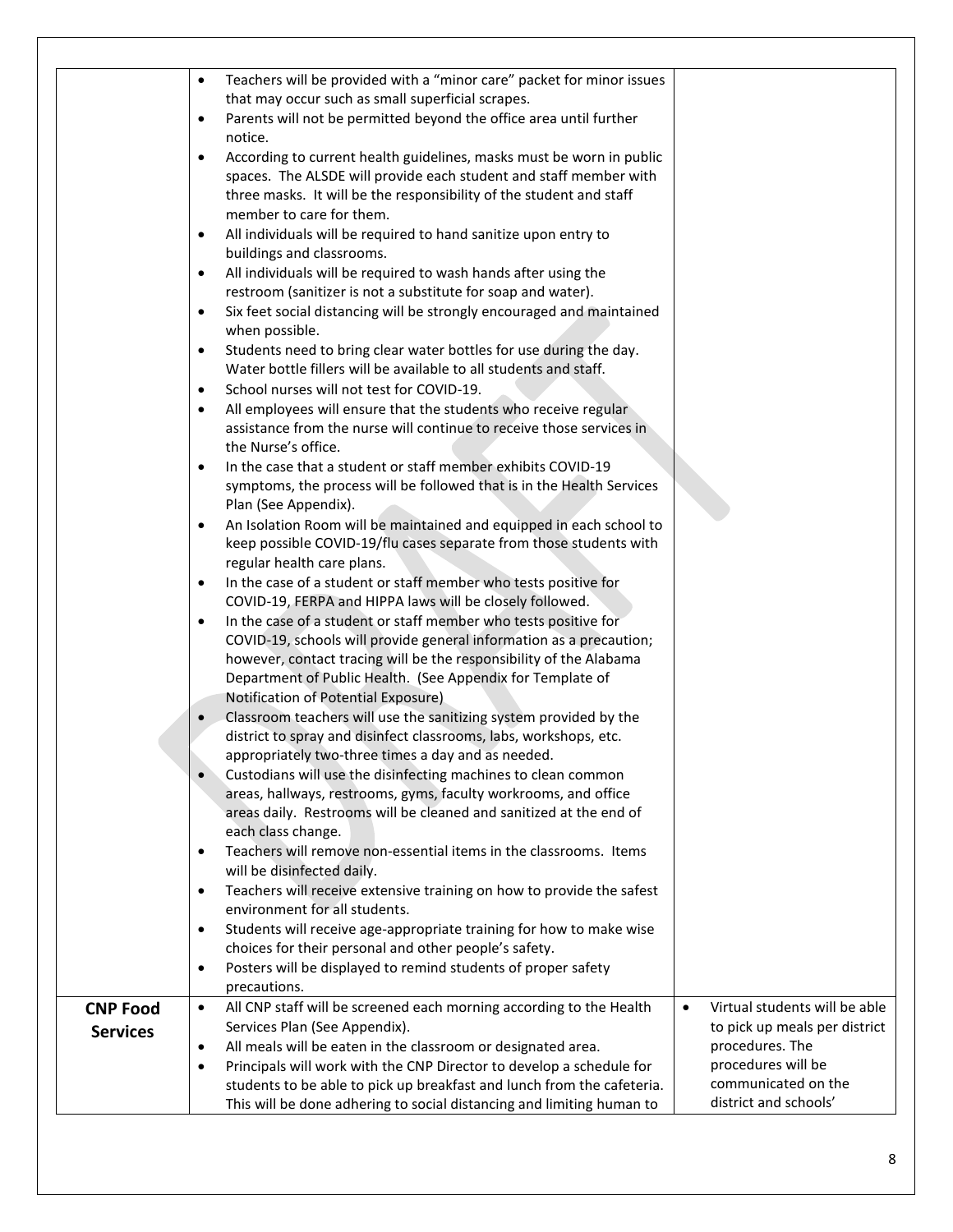| Instruction                                                            | human contact. Students will walk through, pick up their meal, and<br>return to the classroom or the designated area to eat.<br>Classroom teachers will ensure that all procedures are followed<br>$\bullet$<br>regarding cleaning, social distancing, and trash pick-up after each<br>meal.<br>Plexi-glass barriers will be placed in the cafeteria to separate CNP<br>$\bullet$<br>staff and food from students. All CDC and ADPH Guidelines will be<br>followed.<br>Teachers will make every effort to maintain social distancing.<br>$\bullet$<br>Small instructional and collaborative student groups will be limited.<br>$\bullet$<br>Teachers will wear masks or shields while delivering small group<br>$\bullet$<br>instruction.<br>Teachers will ensure careful consideration of classroom<br>$\bullet$<br>arrangements to best adhere to social distancing. Possible desk<br>arrangements may include rows or u-shaped spacing with as close to<br>6 feet distance as possible.<br>Teachers will limit the number of students at tables when possible.<br>$\bullet$<br>Teachers will provide instruction on safety precautions.<br>$\bullet$<br>Teachers will adhere to the Instructional Practices Guide (See<br>$\bullet$<br>Appendix).                                                                                                                                                                                                                                                               | websites and via School<br>Cast.<br>$\bullet$<br>Virtual Support and<br>Tutoring will be available.<br>Parents and/or students<br>$\bullet$<br>must contact the school or<br>teacher to request<br>additional support and<br>tutoring.                                                                                                                                                                                                                                                                                                                                                                                                                                                                                                                                                                                                  |
|------------------------------------------------------------------------|--------------------------------------------------------------------------------------------------------------------------------------------------------------------------------------------------------------------------------------------------------------------------------------------------------------------------------------------------------------------------------------------------------------------------------------------------------------------------------------------------------------------------------------------------------------------------------------------------------------------------------------------------------------------------------------------------------------------------------------------------------------------------------------------------------------------------------------------------------------------------------------------------------------------------------------------------------------------------------------------------------------------------------------------------------------------------------------------------------------------------------------------------------------------------------------------------------------------------------------------------------------------------------------------------------------------------------------------------------------------------------------------------------------------------------------------------------------------------------------------------------------------|-----------------------------------------------------------------------------------------------------------------------------------------------------------------------------------------------------------------------------------------------------------------------------------------------------------------------------------------------------------------------------------------------------------------------------------------------------------------------------------------------------------------------------------------------------------------------------------------------------------------------------------------------------------------------------------------------------------------------------------------------------------------------------------------------------------------------------------------|
| <b>Special</b><br><b>Populations</b><br>(IDEA, 504,<br>Gifted, and EL) | Teachers will make every effort to maintain social distancing.<br>$\bullet$<br>Small group and/or individualized instruction will be provided based<br>$\bullet$<br>on the academic and/or social needs of each student with<br>disabilities. Service times will follow individual plans.<br>Teachers will wear masks and/or shields while delivering small group<br>$\bullet$<br>or individualized instruction. Plexi-glass dividers will also be used<br>during pull-out services.<br>The Transportation page of the IEP must be followed. Wheelchairs,<br>$\bullet$<br>seat belts, and other restraints utilized on the school bus should be<br>cleaned as recommended.<br>Revisions of students' IEP, 504, Gifted, or IELP plans in coordination<br>$\bullet$<br>with general and special education teachers to reflect the individual<br>student's evolving needs based on assessment data and parent<br>feedback will continue as planned.<br>English Language learners will continue to receive English language<br>٠<br>acquisition support.<br>IEP teams will amend or design accommodations to match services<br>$\bullet$<br>when the need arises.<br>General and special education teachers will collaborate to share<br>$\bullet$<br>results from student screeners and diagnostics to inform plan<br>revisions and accommodation design.<br>The gifted education teacher will continue to offer academic<br>$\bullet$<br>enrichment to students in grades 3-6 who have been identified as<br>gifted. | $\bullet$<br>Students will continue to<br>receive all services outlined<br>in the individualized plans<br>provided virtually through<br>district personnel, case<br>managers, and/or<br>contracted service<br>providers.<br>IEP revisions will be<br>$\bullet$<br>considered by the IEP team<br>to address virtual services<br>needed based on individual<br>needs.<br><b>IELP</b> revisions will be<br>$\bullet$<br>considered by the IEP team<br>to address virtual services<br>needed based on individual<br>needs.<br>English Language learners<br>$\bullet$<br>will continue to receive<br>English language<br>acquisition support<br>remotely.<br>The gifted teachers will<br>$\bullet$<br>provided academic<br>enrichment to students in<br>grades 3-6 who have been<br>identified as gifted through<br>remote online platforms. |
| <b>Physical</b><br><b>Education</b>                                    | Classes will be held outside as much as possible<br>$\bullet$<br>Teachers will make every effort to adhere to social distancing while<br>$\bullet$<br>planning for physical activity.<br>Equipment will be sanitized between each group.<br>$\bullet$<br>Teachers will be provided with hand sanitizer, wipes, and sanitizing<br>$\bullet$<br>spray.                                                                                                                                                                                                                                                                                                                                                                                                                                                                                                                                                                                                                                                                                                                                                                                                                                                                                                                                                                                                                                                                                                                                                               | Instruction and activities<br>$\bullet$<br>will be provided as physical<br>activity during this time is<br>of the utmost importance.                                                                                                                                                                                                                                                                                                                                                                                                                                                                                                                                                                                                                                                                                                    |